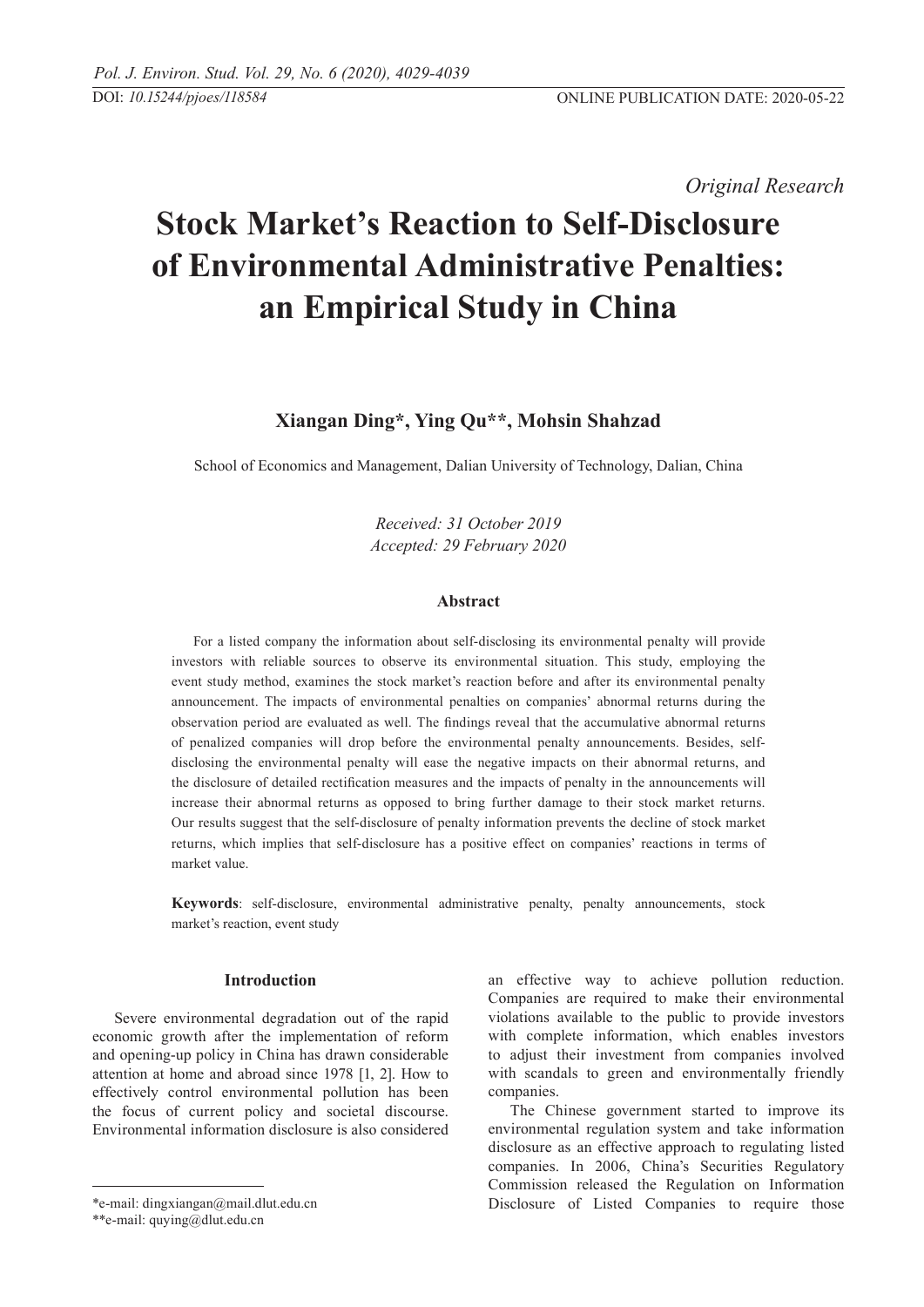companies which received major administrative penalties to issue the penalty announcement to the public. According to the Guidelines of Environmental Information Disclosure released in 2010, listed companies are required to disclose the contents, solutions, and impacts of the penalty in the interim announcements after they received environmental penalties. In 2016, the Guidelines for Establishing the Green Financial System were released jointly by seven ministerial agencies including the People's Bank of China and the National Development and Reform Commission*.* The guidelines proposed strengthening the requirements of environmental information disclosure, to establish and improve the mandatory system for listed companies to disclose environmental information to facilitate the development of green finance. However, such regulations or guidelines are not legally binding texts. Some listed companies punished by environmental protection departments did not disclose their penalty information. What will the stock market reacts to such administrative penalties? Some studies found that shareholders' benefits will be negatively affected by accidental events [3-7]. The researchers found that the disclosure of environmental violation events will lower corporate estimated value [5, 8-10]. However, some researchers have come to different conclusions [11, 12].

It then brings up a new question: What are the functions of environmental penalty disclosure? Penalty announcements provide a way to get a complete understanding of a company's situation to the stakeholders and the investors. In such an announcement, planned solutions and possible influences of a penalty for a company should be clearly stated for shareholders' decision-making. The penalty announcement is also a way to internalize the negative externalities of the environment and exerts deterrent effects [7, 13]. Besides, the legitimacy of corporate will be damaged by environmental penalties. Environmental information disclosure is also identified as a positive strategy to address legitimate crisis [14], which also helps to resolve penalty issues to avoid other substantive negative influence.

Whether the penalty announcement damages a corporate market value has remained empirically elusive and controversial due to the following reasons. First, impacts of information disclosure cannot be properly observed because it is not separated from the penalty itself. Second, some disclosures are conducted by media and environmental agencies of the government instead of themselves.

In China, most of the penalties were imposed by the municipal environmental protection department, so this paper takes listed companies who received municipal environmental penalties (i.e., lower than provincial level) as research samples to observe how the stock market reacts to such environmental penalties. Further, according to the Regulation on Information Disclosure of Listed Companies, the company that is subject to the punishment of the environmental protection department above the provincial level must make the penalty announcement. To estimate the effects of actively self-disclosure of penalty information on the companies' market values, this study focuses on listed companies with municipal-level penalties. This study can provide a reference for listed companies and investors to understand the economic impact of environmental penalty announcements. It also provides policy implications for the government to establish and improve related regulations and bylaws in environmental governance.

## **Material and Methods**

## Literature Review and Hypotheses Development

According to the efficient market hypothesis, the latest information will be reflected in the stock price, both positive and negative latest information will cause abnormal fluctuations in the stock price. Based on the efficient market hypothesis, researchers used the event study methodology to examine the impact of various adverse environmental events on the stock market, and found that the market will have a negative response to negative environmental events [4, 9, 15, 16]. However, some researchers have come to different conclusions [12, 17]. These relevant studies have two lines, one is the news media exposure and the market's reaction, and the other line is the government disclosure and the market's reaction. Researchers have found that negative environmental events exposed or reported by the news media react negatively to the share prices of listed firms [13, 18]. However, Jones and Rubin found an insignificant overall drop in market value following environmental accidents [11]. Some studies revealed that negative environmental events issued by government environmental protection departments can have a negative impact on the company's market value [5, 8]. For example, Xu et al. found that the stock market response to environmental violations in China was not as strong as that in other countries. They argued that negative environmental events have little impact on the stock market [3]. Besides, Zhe et al. found that the market reacts negatively after the self-disclosure of work safety accidents [19].

In the academic literature on the stock market's reactions to negative environmental events, several studies group together major accidents and minor incidents, and others group together negative environmental events that were disclosed by news media and events disclosed by the government. The heterogeneity of samples may make the conclusions drawn by different researchers different. Besides, in the study of the functions and values of environmental information disclosure, some researchers argued that environmental information disclosure is beneficial to firm value [20-25], while others believed that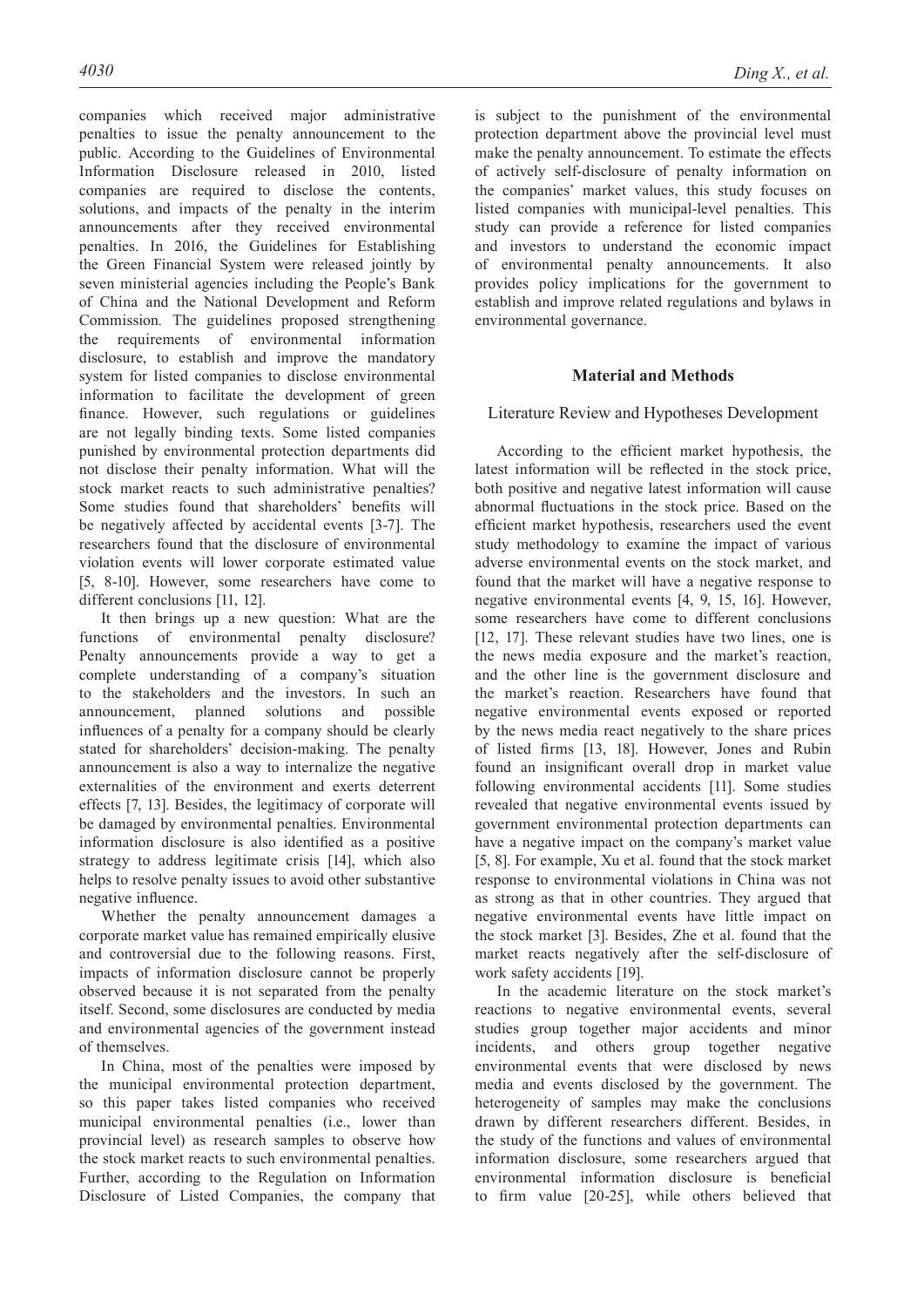environmental information disclosure has a negative impact on firm value [11, 12]. The current research has not yet revealed the functions and values of selfdisclosure of environmental penalty information.

Environmental violation means that a company cannot meet the minimum legal requirements for its pollution control. In this case, investors will anticipate that companies will have to increase their investment in environmental protection to meet minimum environmental requirements stipulated by the law in the future. Therefore, information about environmental violations will make investors adjust their investment decisions. Besides, corporate environmental violations increases corporate credit risk and information risk, and makes external financing more difficult [26]. In addition, they will also cause losses to the market value of the equity or the wealth of the shareholders [18, 27-29].

In a stock market with incomplete information, the buyer and the seller in the trade do not have equal access to relevant information. Due to the asymmetry of information, the amount of punished information obtained by different investors is different, and the time for obtaining punished information is different too. Existing studies provide evidence that before receiving the notice of administrative penalty from the regulator, information about a company's penalty has usually been leaked in advance [3]. Shareholders or some investors of a listed company may use their superiority of access to information to receive some unpublished negative information and sell their shares of the company in advance, which causes the falling of stock return. Therefore, this paper proposes below hypothesis 1.

H1: Stock returns of listed companies with penalties will fall before they are subject to administrative penalties.

In a crisis of environmental penalty, self-disclosing environmental penalty information is useful for the punished company to accept or reject responsibility explicitly [30]. Besides, self-disclosing environmental penalty information in the announcement is the conduit for disseminating price-sensitive information [31]. Researchers found that companies who chose to hide environmental information often face higher environmental risks, resulting in higher financing costs and additional environmental risk returns demanded by investors [32]. On the contrary, self-disclosing negative information can not only enhance the reliability of the information disclosed by a company, but also mitigate environmental risks and reduces the risk premium borne by shareholders [33]. Researches based on the frame theory found that timely communication with the public enabled companies to describe the crisis in their own terms which could be helpful to ease the severity of a crisis [30, 34]. But, the later a company communicates with the public after a crisis, the less persuasive of the information being disclosed [34].

Investors and shareholders wish to get real and timely penalty information for their investment reference. The self-disclosure of the environmental penalty is not only a way to reduce environmental risks and mitigate the crisis, but also a favorable choice to avoid the decline in stock returns due to the continuous fermentation of the penalized accidents. Therefore, this paper proposes below hypothesis 2.

H2: Self-disclosing environmental penalty information can reduce the negative impact of the penalty on a company's shares and help the stock return rebound.

The value of environmental information is that investors regard the lack of environmental information as environmental management risk [33, 35]. The concealment of some important information at the end of a year will lead to the increase of information cost for investors or the insufficiency of information needed for investment decision-making, which increases the uncertainty of the investment environment [36]. In the meantime, it restrains investment enthusiasm, reduces the trading volume and leads investors to sell off shares. However, positive information can affect the confidence of investors and cause a positive market reaction, resulting in prospective excess earnings and increased trading volume [10, 37]. Besides, the disclosure of environmental information can generate benefits for companies by helping them mitigate potential harm from negative events [38].

In a crisis of environmental penalty, the announcement provides the company with an opportunity to explain the fact and present the company's active and effective solution to illegal problems. The rectifications and the statements affected the company's operation in the announcement will help to reduce the panic of investors and mitigate possible economic risks caused by information asymmetry. Therefore, this paper proposes below hypothesis 3.

H3: More detailed disclosure in the announcements will boost the company's stock return.

## Data Sources

The self-disclosure of environmental penalty information refers to the announcement made by the listed company after receiving the notice of administrative punishment issued by the municipal environmental protection department. This paper selects Shanghai and Shenzhen A-share listed companies that were punished by municipal environmental protection departments from 2014 to 2017. We excluded companies that had no trading data in 10 trading days since the date of the event and we ruled out companies involved in significant events such as M&A and restructuring and earnings preannouncement occurred within 15 trading days before and after the event. Data on the environmental penalty of listed companies are from the database of IPE. Environmental penalty announcements were obtained on the website of China Environmental News or the official website of the company. Both websites are the platform of the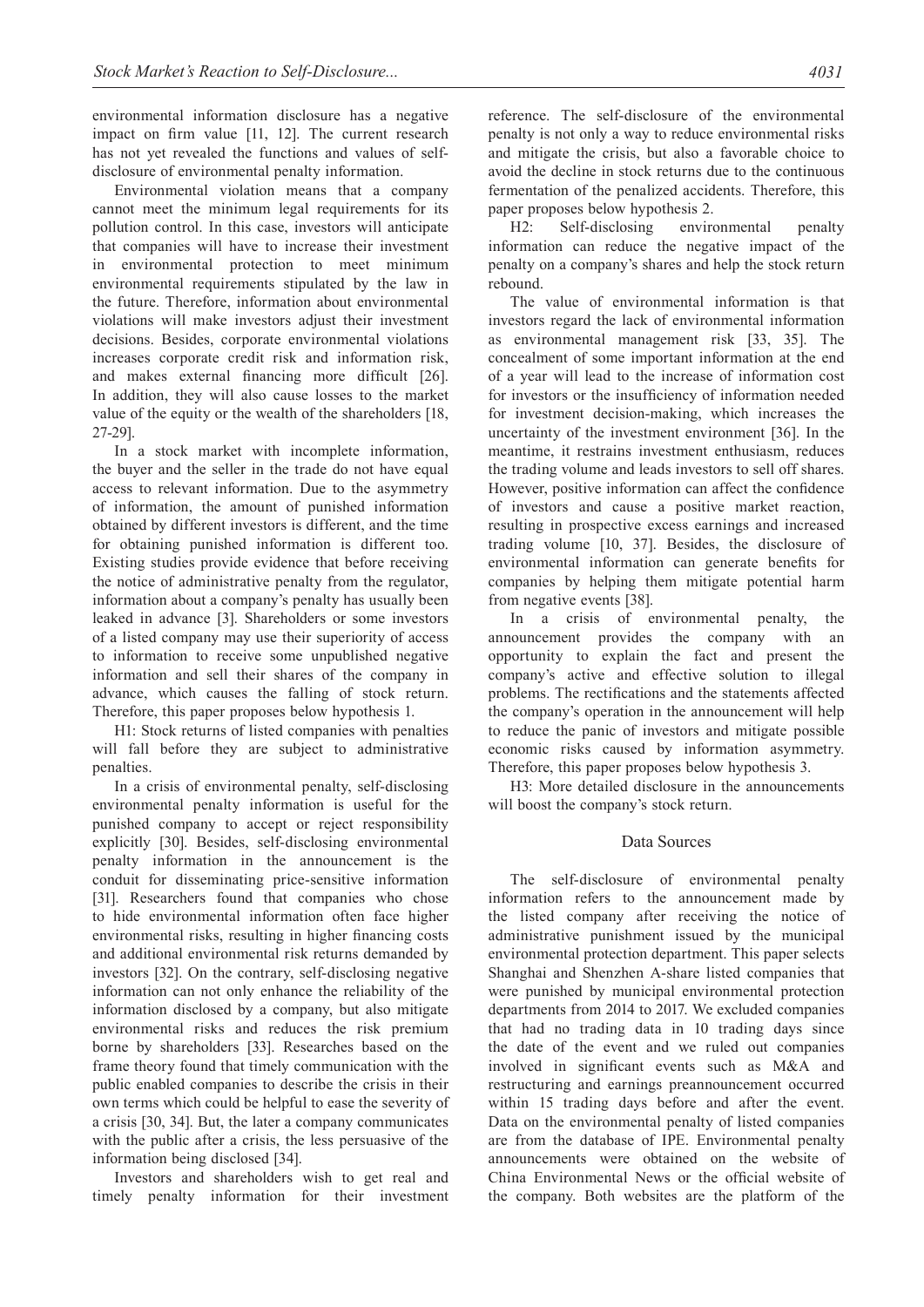company's self-disclosure penalty information. Finally, 431 cases of environmental penalties are obtained, but only 72 of them released environmental penalty announcements. The financial data are from the CSMAR Database. Data processing and calculation in this paper are mainly conducted by statistical software SPSS 21 and Stata 15.

#### Methods

This paper adopts the event study method to test the financial market's response to environmental penalty information. The event study method was initiated by Ball & Brown and Fama et al. [39, 40]. The principle of this method is to explain the effect of a specific event on the stock price and rate of return, by studying the changes of the stock returns of the sample before and after the event.

The event study method is based on the hypothesis of efficient market, that is, the stock price reflects the known public information. Since investors are rational and investors' reactions to new information are also rational, we can get the abnormal returns by eliminating the estimated normal returns from the

actual stock returns. Abnormal returns can measure the extent to which stock prices react abnormally to events or information disclosure.

In this study, the time when a listed company released an announcement of the environmental penalty is considered as an event day. The period during which self-disclosure of announcement affects the company's stock return is called an event window. The period before the event window when stock returns are not affected by penalty information is called the estimation window, in which the sample company's stock return data are used to estimate model parameters.

With regard to the selection of event windows, scholars usually use 41 trading days (-20,20) [3], 31 trading days (-10,20) [4] and 45 trading days (-15,29) [19]. The length of the event window is defined as 41 days in this paper, including 20 trading days before and after the listed company releases the environmental penalty announcements. Referring to the research by Godfrey et al. and Zhe et al. , this paper uses 120 trading days in front of the event window as an estimation window to estimate expected returns [19, 41].

The daily average return of the sample companies is calculated by the company's daily closing price, and the

Table 1. T-test of CAAR in the window period.

Day Total Penalized Self-Disclosed Day Total Penalized Self-Disclosed  $-20$  | 0.00051 | 0.00135 |  $-0.00651$  | 1 |  $0.00220***$  |  $0.00203***$  |  $0.00355**$ -19 0.00214 0.00260 -0.00168 2 0.00404\*\*\* 0.00428\*\*\* 0.00198\*\*\*  $-18$   $0.00251$   $0.00294$   $-0.00111$   $3$   $0.00207***$   $0.00244***$   $-0.00110***$ -17 0.00160\* 0.00160\* 0.00161 4 0.00114\*\*\* 0.00116\*\*\* 0.00089\*\*\* -16 0.00311 0.00327 0.00180 5 0.00030\*\*\* 0.00016\*\*\* 0.00144\*\*\* -15 0.00265\* 0.00293 0.00035 6 0.00035\*\*\* 0.00013\*\*\* 0.00215\* -14 0.00072\* 0.00065\* 0.00125 7 -0.00047\*\*\* -0.00069\*\*\* 0.00131\*\*\* -13 -0.00180\* -0.00226\* 0.00199 8 0.00117\*\*\* 0.00080\*\*\* 0.00422\*\*\* -12 -0.00167\* -0.00252 0.00542\* 9 0.00198\*\*\* 0.00184\*\* 0.00311\*\*\*  $-11$   $-0.00298*$   $-0.00413*$   $0.00657*$   $10$   $0.00150***$   $0.00132***$   $0.00296***$  $-10$   $-0.00306*$   $-0.00384*$   $0.00338*$  11  $0.00052***$   $-0.00005***$  0.00524 $**$ -9 | -0.00296\*\* | -0.00335\*\* | 0.00025\* | 12 | -0.00096\*\*\* | -0.00188\*\*\* | 0.00669\*\* -8 | -0.00363\*\* | -0.0043\*\* | 0.00193\*\* | 13 | -0.00330\*\*\* | -0.00453\*\*\* | 0.00706\*\* -7 -0.00418\*\* -0.00478\*\* 0.00082\*\* 14 -0.00445\*\*\* -0.00551\*\* 0.00447\*  $-6$   $-0.00567***$   $-0.00591**$   $-0.00367**$   $15$   $-0.00509***$   $-0.00608**$  0.00322\* -5 | -0.00557\*\*\* | -0.00573\*\* | -0.00427\*\* | 16 | -0.00393\*\* | -0.00491\* | 0.00430 -4 | -0.00643\*\* | -0.00656\*\* | -0.00536\*\* | 17 | -0.00336\* | -0.00428\* | 0.00434  $-3$   $-0.00688**$   $-0.00710**$   $-0.00509**$   $18$   $-0.00206*$   $-0.00287$   $-0.00480$ -2 | -0.00443\*\*\* | -0.00506\*\* | 0.00078\*\* | 19 | -0.00075 | -0.00147 | 0.00407  $-1$   $0.00031^{**}$   $0.00014^{**}$   $0.00168^{***}$   $20$   $0.00055$   $-0.00007$   $0.00365$  $0 \quad 0.00263*** \quad 0.00234** \quad 0.00508**$ 

\*, \*\* and \*\*\* indicate significance level of 0.1, 0.05 and 0.01, respectively.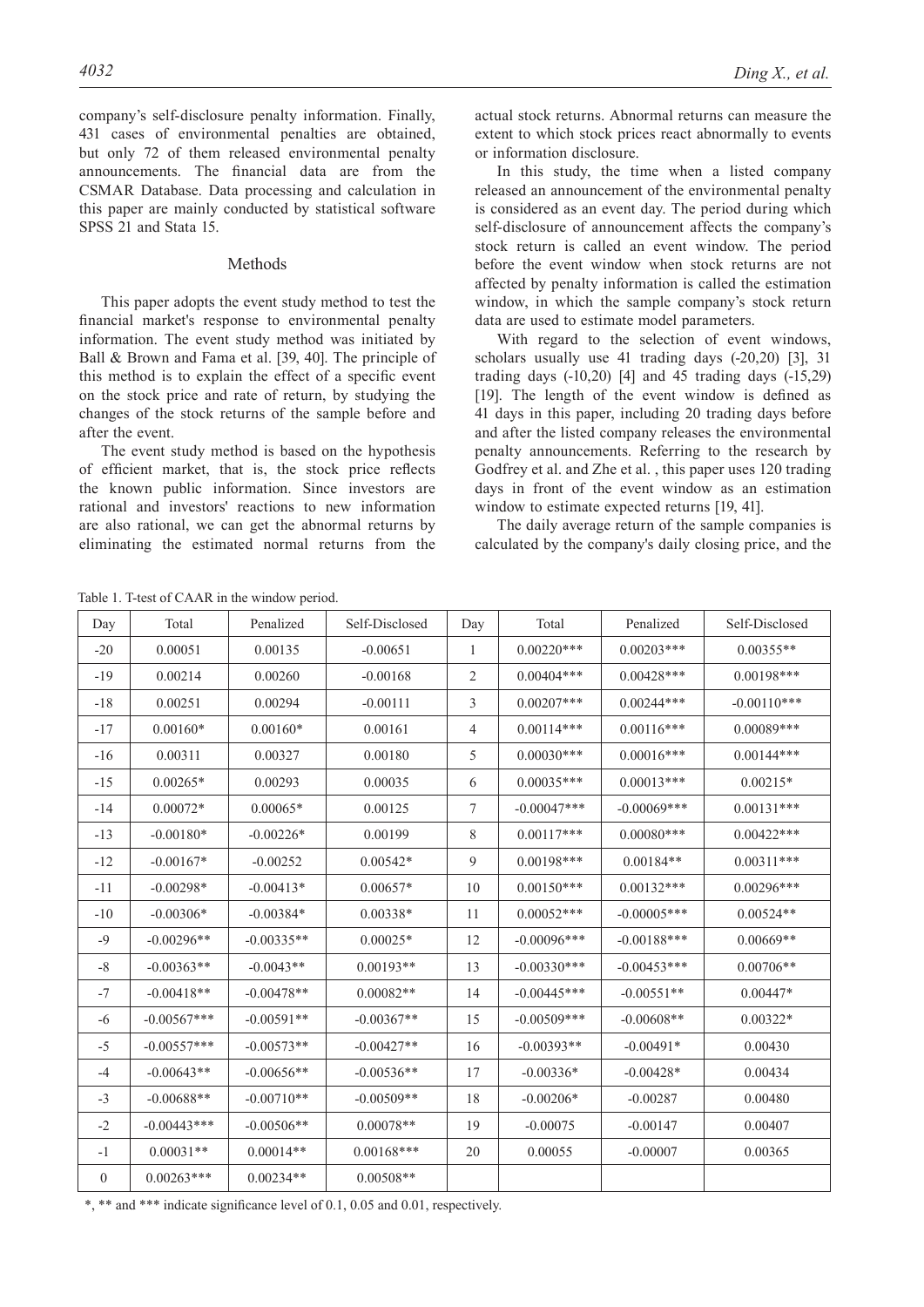daily average return of the market is calculated by the Shanghai Composite Index as follows:

$$
R_{it} = P_{it} - P_{i,t-1} / P_{i,t-1}
$$
 (1)

$$
R_{mt} = P_{mt} - P_{m,t-1} / P_{m,t-1}
$$
 (2)

...where,  $(P_{ij})$  represents the t-day closing price of individual stocks,  $(R_n)$  is the t-day average yield of individual stocks,  $(P_m)$  reflects the Shanghai Composite Index on the t-day of the market and  $(R_m)$  is the t-day average return of the market.

The expected return rate is calculated by the market model. Using the historical return rate of stock i in the estimated period and the corresponding market portfolio return rate, we can get the coefficient  $\beta$ <sup>*i*</sup> and the constant term  $\alpha_i$  of stock i. Further, we calculate the expected normal return rate of sample companies in the event period through the Eq. 3.

$$
R_{it} = \alpha_i + \beta_i R_{mt} + \varepsilon_{it}
$$
 (3)

...where,  $(\alpha_i)$  represents the constant term,  $(\beta_i)$  represents the systematic risk of stock i, and  $(R_m)$  represents the real return of the market portfolio at time t, respectively.  $(\varepsilon)$  is the residual term.

The calculation formulas of abnormal return (AR), average abnormal return (AAR), cumulative abnormal return (CAR), and cumulative average abnormal return (CAAR) are as follows:

$$
AR_{it} = R_{it} - ER_{it}
$$
 (4)

$$
AAR_{it} = \frac{1}{N} \sum_{i=1}^{n} AR_{it}
$$
\n<sup>(5)</sup>

$$
CAR_{it} = \sum_{t=t_1}^{t=t_2} AR_{it}
$$
 (6)



Fig. 1. a) The trend of CAAR for penalized companies as a whole; b) The trend of CAAR for companies with penalty self-disclosure; c) The trend of CAAR for companies without penalty self-disclosure.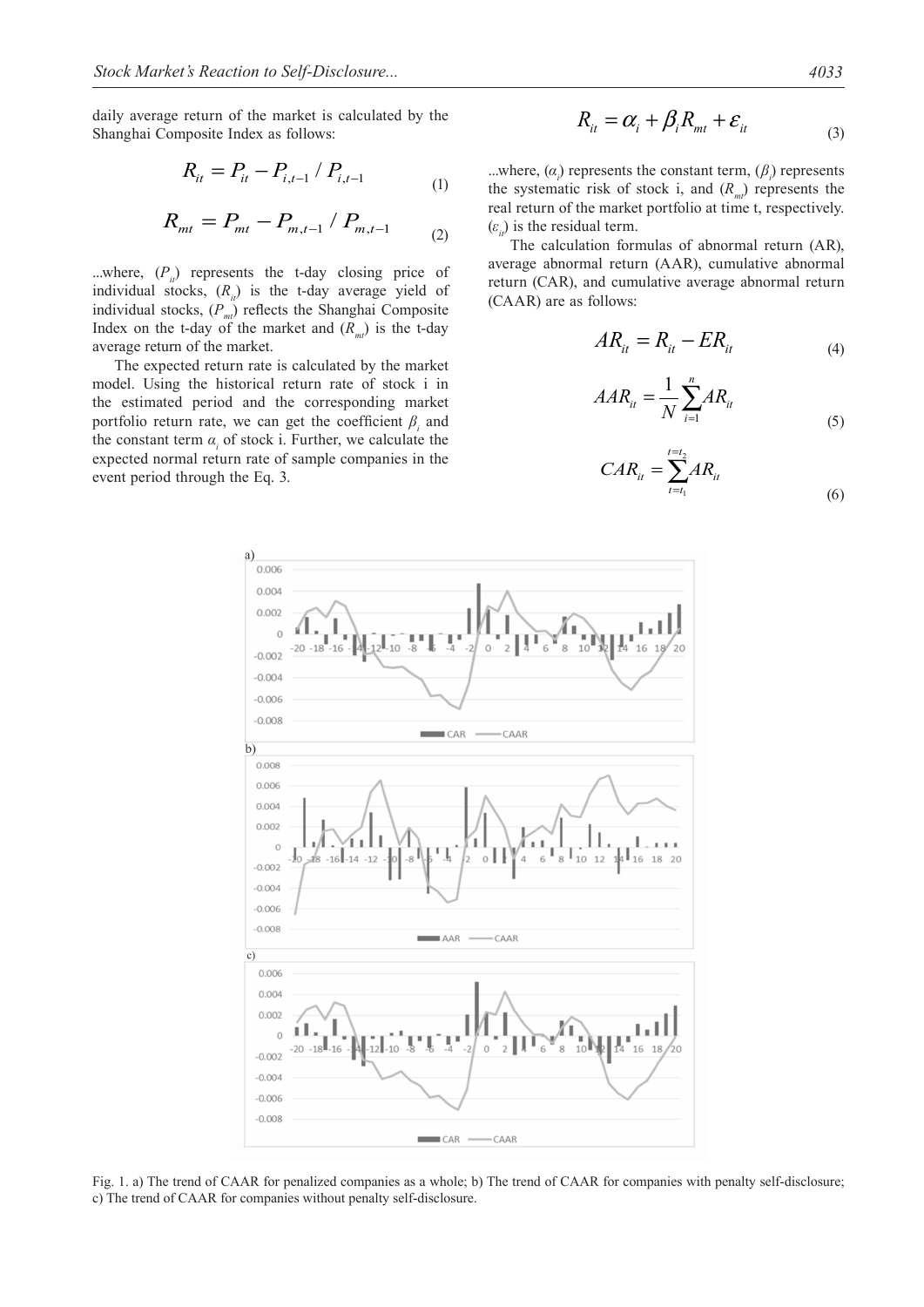| Category              | Variable Name                                                                 | Symbol             | Description                                                                                                                                                             |
|-----------------------|-------------------------------------------------------------------------------|--------------------|-------------------------------------------------------------------------------------------------------------------------------------------------------------------------|
| Explained<br>variable | Cumulative abnormal return                                                    | <b>CAR</b>         | $CAR_{[-15,15]}$ , $CAR_{[-10,10]}$ , $CAR_{[-5,5]}$ , $CAR_{[-3,3]}$                                                                                                   |
|                       | Self-disclosure                                                               | <b>SD</b>          | Self-disclosure is coded 1, otherwise 0                                                                                                                                 |
| Explanatory           | Self-disclosure of rectification<br>measures                                  | RMS,<br><b>RMD</b> | Three categories: No mention; Brief mention (RMS); proposed a<br>specific rectification measure (RMD). We set two dummy variables.                                      |
| variables             | Self-disclosure of impacts of<br>penalties on its operation and<br>production | IPS, IPD           | Three categories: No mention; Brief mention (IPS); Disclose in detail<br>the impacts of penalties on its operation and production (IPD). We set<br>two dummy variables. |
|                       | Rate of return on common<br>stockholders' equity                              | <b>ROE</b>         | Net profit / Balance of shareholders' equity                                                                                                                            |
|                       | Asset-liability ratio                                                         | <b>DEBET</b>       | Liabilities / Total assets                                                                                                                                              |
| Controlled            | Company size                                                                  | <b>SIZE</b>        | Natural logarithm of total assets at the end of the year                                                                                                                |
| variables             | The ratio of outstanding shares                                               | <b>TRADE</b>       | Circulating shares / Total shares                                                                                                                                       |
|                       | The ratio of state-owned<br>shares                                            | <b>STATE</b>       | State-owned shares / Total shares                                                                                                                                       |
|                       | Year                                                                          | <b>YEAR</b>        | Dummy variable                                                                                                                                                          |

Table 2. Variable description.

$$
CABA_{[t_1,t_2]} = \sum_{t=t_1}^{t=t_2} AAR
$$
\n(7)

...where,  $R_1$  represents the real rate of return of stock i on t-day and the *ER<sub>it</sub>* is estimated expected rate of return.  $AR<sub>i</sub>$  represents the abnormal return of stock i on t-day.  $AAR<sub>u</sub>$  is the average abnormal return of N stocks on t-day.  $CAR_{it}$  represents the cumulative abnormal return of stock i.  $CCAR_{[t_1, t_2]}$  represents the cumulative average abnormal return of  $\bar{N}$  stocks from time  $t_1$  to  $t_2$ .

## **Results and Discussion**

## Analysis of CAAR

#### *T-test of CAAR in the Window Period*

The study divides the samples into two categories, including companies that do not disclose penalty information and the others. Table 1 shows the T-test of CAARs of listed companies receiving environmental penalties during the window period. It can be seen from Table 1 that most of the CAARs are significant at 0.1 level in [-14,14] period, indicating that the stock return of the listed company has been significantly affected about 14 days before and after the environmental penalty. Besides, the stock market cannot react to the punishment of environmental violations in a more extended period.

#### *Trend Analysis of CAAR*

The response trend of the stock market to environmental penalties is shown in Fig. 1. It can be seen from Table 1 and part (a) of Fig. 1 that the CAAR shows a downward trend at the significance level of 0.1 from  $T = -15$  to  $T = -3$ . The results validate hypothesis 1 that the company's share return will fall before it is subject to environmental penalties. This outcome not only indicates that environmental administrative penalties have a negative impact on the stock market but also demonstrates that the environmental violation information has been leaked before the environmental protection department decides the administrative penalty.

As shown in Fig. 1, trends of CAAR changes in part (b) and part (c) are obviously different. As shown in part (b) of Fig. 1, for companies with self-disclosure, CAAR shows a downward trend from  $T = -10$  to  $T = -4$ , then keeps rising from  $T = -3$  to  $T = 0$ , followed by a three-day decline, and then continues to rise in volatility. As shown in part (c) of Fig. 1, for those penalized companies without penalty self-disclosure, CAAR shows a downward trend from  $T = -15$  to  $T = -3$ , and an upward trend from  $T = -2$  to  $T = 0$ , then shows a downward trend in  $T = 1$ , but then fluctuates downwards until CAAR becomes negative.

For companies without penalty self-disclosure, after a small rise in CAAR, then the CAAR continues to decline in volatility. However, for companies with selfdisclosure, the CAAR fluctuates upwards during the window period after a slight decline. Finally, at the end of the window period, the value of CAAR becomes positive in part (b) of Fig. 1, while negative in part (c) of Fig. 1.

As shown in part (b) of Fig. 1 and Table 1, during  $T = -12$  to  $T = 15$ , CAAR is significant at the level of 0.1 in t-test, indicating that although the stock return of a company with self-disclosure fell out for a short period, it does not decrease but increase during the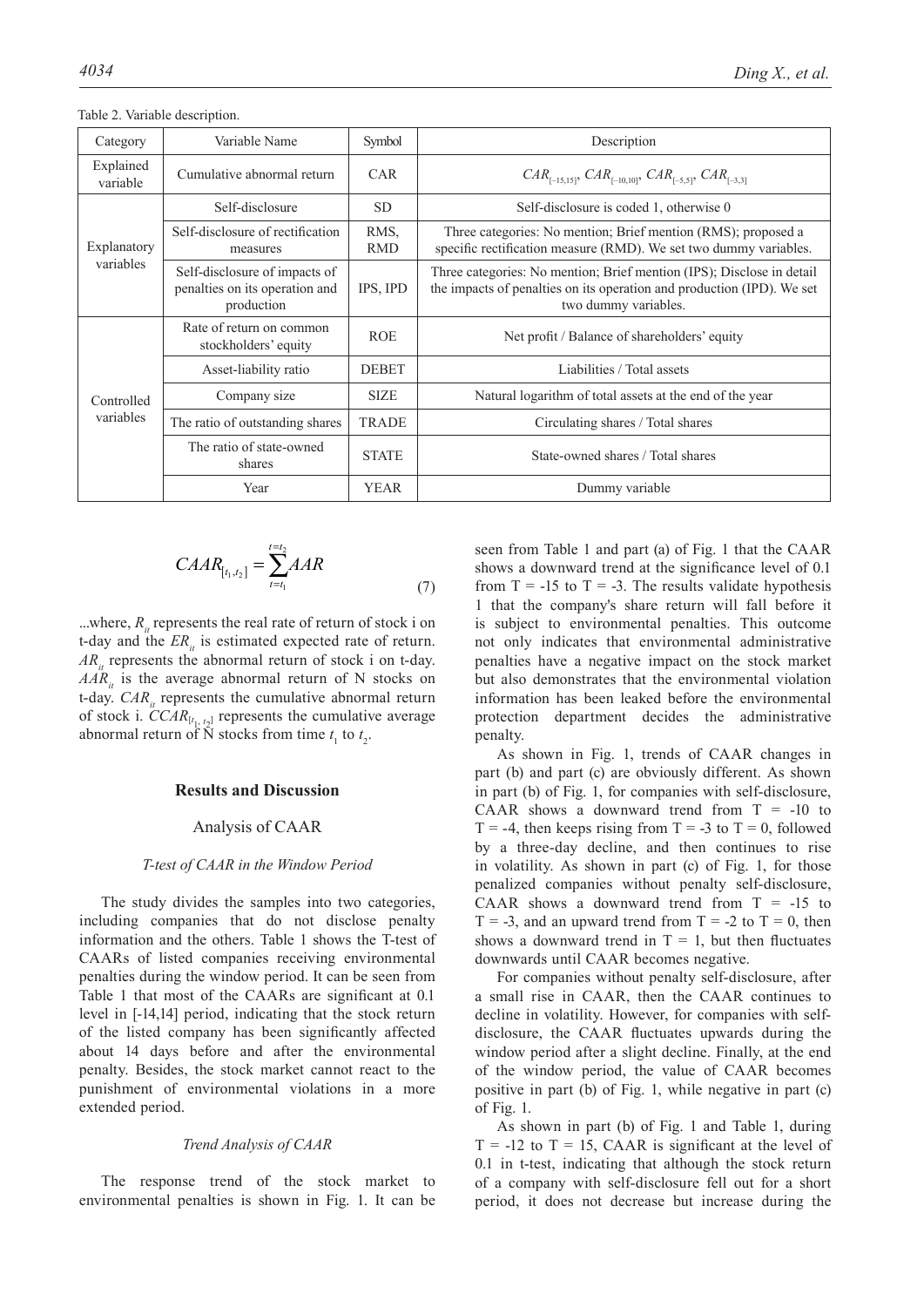| Regression results of the model (1) |                           |                          |                                             | Regression results of the model (2) |                         |                                |                           | Regression results of the model (3) |                       |                          |
|-------------------------------------|---------------------------|--------------------------|---------------------------------------------|-------------------------------------|-------------------------|--------------------------------|---------------------------|-------------------------------------|-----------------------|--------------------------|
| $\mathit{CAR}_{[-10,10]}$           | $\mathit{CAR}_{[-5,5]}$   | $\mathit{CAR}_{[-3,3]}$  | $\mathbb{C}\mathbb{A}\mathbb{R}_{[-15,15]}$ | $\mathit{CAR}_{[-10,10]}$           | $\mathit{CAR}_{[-5,5]}$ | $\mathit{CAR}_{\text{[-3,3]}}$ | $\mathit{CAR}_{[-15,15]}$ | $\mathit{CAR}_{[-10,10]}$           | $CAR_{\text{[-5,5]}}$ | $\mathit{CAR}_{\boxdot}$ |
| $0.238*$<br>(1.67)                  | (1.352)<br>0.135          | $0.149**$<br>(1.90)      | (0.69)<br>0.182                             | $(-0.54)$<br>$-0.152$               | $-0.082$<br>$(-0.32)$   | $-0.083$<br>$(-0.45)$          | $-0.672**$<br>$(-1.96)$   | $-0.528*$<br>$(-1.66)$              | $(-0.35)$<br>$-0.101$ | $(-1.014)$<br>$-0.203$   |
| $0.034***$<br>(3.98)                | $0.047***$<br>(2.847)     | $0.022**$<br>(2.24)      |                                             |                                     |                         |                                |                           |                                     |                       |                          |
|                                     |                           |                          | $0.173***$<br>(3.84)                        | $0.160***$<br>(3.35)                | $0.151***$<br>(3.53)    | $0.113***$<br>(3.60)           |                           |                                     |                       |                          |
|                                     |                           |                          | $0.227***$<br>(5.73)                        | $0.226***$<br>(5.38)                | $0.168***$<br>(4.46)    | $0.119***$<br>(3.94)           |                           |                                     |                       |                          |
|                                     |                           |                          |                                             |                                     |                         |                                | $0.103**$<br>(2.23)       | $0.116***$<br>(2.70)                | $0.159***$<br>(4.01)  | $0.062**$<br>(2.29)      |
|                                     |                           |                          |                                             |                                     |                         |                                | $0.088**$<br>(2.27)       | $0.106**$<br>(2.05)                 | $0.135***$<br>(2.82)  | $0.066**$<br>(2.02)      |
| $****$<br>$(-2.96)$                 | $-0.006$ ***<br>$(-3.16)$ | $-0.004***$<br>$(-2.72)$ | $(-0.61)$<br>$-0.031$                       | $-0.080*$<br>$(-1.88)$              | $(-0.214)$<br>$-0.010$  | $-0.034$<br>$(-1.47)$          | $(-0.58)$<br>$-0.033$     | $(-0.36)$<br>$-0.019$               | $-0.018$<br>$(-0.36)$ | $-0.005$<br>$(-0.14)$    |
| (0.05)<br>0.003                     | (0.13)<br>0.005           | (0.71)<br>$0.02\,$       | 0.074<br>(0.77)                             | (0.60)<br>0.061                     | $-0.050$<br>$(-0.56)$   | $(-0.43)$<br>$-0.029$          | $-0.142**$<br>$(-1.23)$   | $-0.307$ ***<br>$(-2.87)$           | (0.087)               | $-0.157**$<br>$(-2.34)$  |
| (1.372)<br>$0.064*$                 | $-0.005$<br>$(-1.22)$     | $-0.014$<br>$(-0.51)$    | $-0.022**$<br>$(-1.93)$                     | $0.025**$<br>(2.25)                 | $0.053**$<br>(2.08)     | $0.027*$<br>(1.83)             | $0.255**$<br>(2.27)       | $0.402***$<br>(3.85)                | $-0.039$<br>$(-1.05)$ | $0.179***$<br>(2.73)     |
| $-0.058$<br>$(-0.67)$               | $-0.076**$<br>$(-1.91)$   | $-0.055$<br>$(-1.15)$    | $(-0.56)$<br>$-0.096$                       | (0.69)<br>0.125                     | 0.074<br>(0.45)         | (0.85)<br>0.102                | $0.322*$<br>(1.76)        | $0.379*$<br>(1.98)                  | (0.167)<br>0.030      | (0.75)                   |
| $(-1.536)$<br>$-0.01*$              | $-0.004$<br>$(-0.92)$     | $-0.005$<br>$(-1.34)$    | $-0.014$<br>$(-1.21)$                       | (0.05)<br>0.001                     | $(-0.13)$<br>$-0.001$   | (0.01)<br>0.001                | 0.017<br>(1.16)           | 0.010<br>(0.76)                     | $(-0.05)$<br>$-0.001$ | (0.45)<br>0.004          |
| Control                             | Control                   | Control                  | Control                                     | Control                             | Control                 | Control                        | Control                   | Control                             | Control               | $\frac{1}{2}$            |
| 431                                 | 431                       | 431                      | 72                                          | 72                                  | 72                      | 72                             | 72                        | 72                                  | 72                    | 72                       |
| 0.138                               | 0.175                     | 0.163                    | 0.428                                       | 0.410                               | 0.296                   | 0.303                          | 0.18                      | 0.357                               | 0.236                 | 0.298                    |
| $2.866***$                          | $3.781***$                | $3.136***$               | $4.556***$                                  | $4.240***$                          | $2.565**$               | $2.647***$                     | $2.34**$                  | $3.39***$                           | $1.90*$               | $2.59**$                 |

\*, \*\* and \*\*\* indicate significance level of 0.1, 0.05 and 0.01, respectively. \*, \*\* and \*\*\* indicate significance level of 0.1, 0.05 and 0.01, respectively.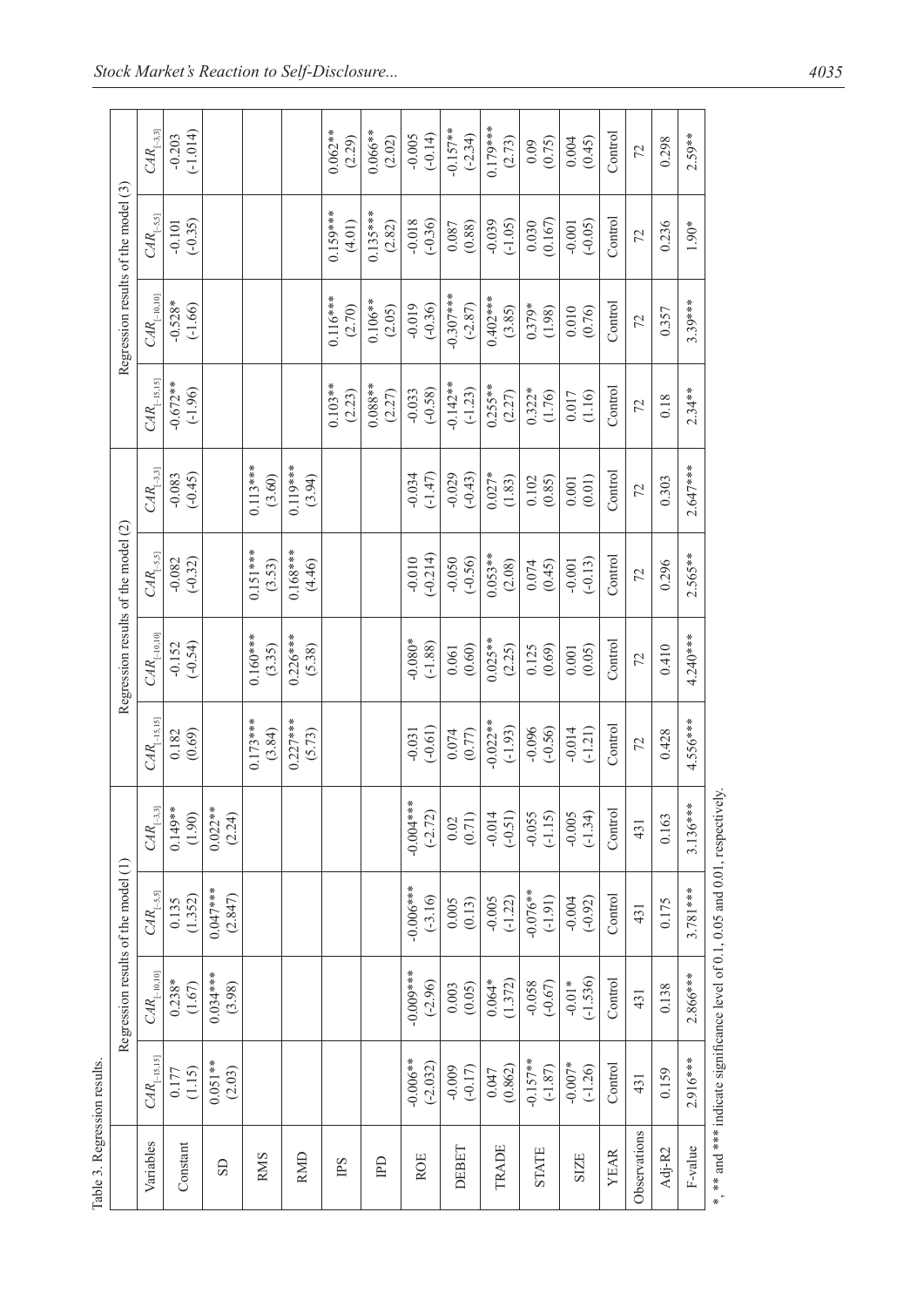event window. This finding supports hypothesis 2 that the self-disclosure of the environmental penalty helps the stock returns to rebound and to reduce the negative impact of the environmental penalty on companies' market value.

## Regression Analysis

## *Variable Define*

We used a multivariate linear model to examine the impact of environmental penalty announcements on cumulative abnormal returns of penalized companies. This paper takes the cumulative abnormal return rate of sample companies as the explained variable and sets four explained variables, namely  $CAR_{[-15,15]}$ ,  $CAR_{[-10,10]}$ ,  $CAR_{[-5,5]}$ , and  $CAR_{[-3,3]}$ . Explanatory variables were set according to whether a company discloses its environmental penalties and the detailed degree of the content disclosed. We set five explanatory variables, namely SD, RMS, RMD, IPS, and IPD.

Based on scholars' research on the response of stock return to negative events [3, 31, 42], this study considers the impact of company size, ownership structure and financial situation on stock price volatility, and takes company size, rate of return on common stockholders' equity, asset-liability ratio, circulating share ratio and state-owned share ratio as control variables. Descriptions of variables are shown in Table 2.

## *Regression Analysis between Self-disclosure and CARs*

The regression model (1) is constructed to test the impacts of self-disclosure of the environmental penalty on the cumulative abnormal return of companies. The regression model (2) and model (3) are constructed to investigate the effects of the contents of environmental penalty disclosure on cumulative abnormal return. The regression results for the model (1), model (2) and model (3) are shown in Table 3.

 $CAR = \beta_0 + \beta_1 SD + \beta_2 ROE + \beta_3 DEBET + \beta_4 TRADE + \beta_5 STATE$  $+\beta_{6}$ SIZE +  $\beta_{7}$ YEAR +  $\varepsilon$ 

(1)

 $CAR = \beta_0 + \beta_1 RMS + \beta_2 RMS + \beta_3 ROE + \beta_4 DEBET + \beta_5 TRADE$  $+\beta_{6} STATE + \beta_{7} SIZE + \beta_{8} YEAR + \varepsilon$ 

(2)

$$
CAR = \beta_0 + \beta_1 IPS + \beta_2 IPD + \beta_3 ROE + \beta_4 DEBET + \beta_5 TRADE
$$
  
+  $\beta_6$  STATE +  $\beta_7$  SIZE +  $\beta_8$  YEAR +  $\varepsilon$ 

(3)

According to the regression results of the model (1), the CARs (*CAR*<sub>[–15,15]</sub>, *CAR*<sub>[–10,10]</sub>, *CAR*<sub>[–5,5]</sub>, *CAR*<sub>[–3,3]</sub>) are positively correlated with the penalty announcement (SD), and are significant at the level of 0.05.

The above empirical results show that penalized companies who disclose their environmental penalty information have higher cumulative abnormal returns. This verifies hypothesis 2, that is, self-disclosing environmental penalty information helps to reduce the negative impacts of environmental penalties on the company's stock returns and to improve the stock returns to some degree.

In regression (2) and regression (3), the samples are those companies with penalty announcements. According to the regression results of the model (2) in Table 3,  $CAR_{[-15,15]}$ ,  $CAR_{[-10,10]}$ ,  $CAR_{[-5,5]}$  and  $CAR_{\square_{3,3}}$  are all significantly and positively correlated with RMS (0.173, p<0.01; 0.160, p<0.01; 0.151, p<0.01; 0.113,  $p<0.01$  and RMD (0.227, P<0.01; 0.226,  $p<0.01$ ; 0.168, p<0.01; 0.119, p<0.01), respectively. Besides, coefficients of RMD are all larger than those of RMS. The results indicate that the cumulative abnormal returns of companies that disclose rectification measures are positively affected, and the detailed disclosure of rectification measures does not reduce the cumulative abnormal returns. These empirical results verify hypothesis 3.

According to the regression results of the model (3) in Table 3,  $CAR_{[-15,15]}$  is significantly and positively correlated with the coefficients of IPS  $(0.103, p<0.05)$ and IPD  $(0.088, p<0.05)$ . After adjusting the event window, we find that  $CAR_{[-10,10]}$ ,  $CAR_{[-5,5]}$  and  $CAR_{[-3,3]}$ are also significantly and positively correlated with IPS (0.116, p<0.01; 0.159, p<0.01; 0.062, p<0.01) and IPD (0.106, p $\leq$ 0.05; 0.135, p $\leq$ 0.01; 0.066, p $\leq$ 0.05), and the coefficients of IPS are all lager than those of IPD.

These results indicate that the cumulative abnormal returns of companies are positively affected by the self-disclosure of the impact of penalties in the announcements. Besides, detailed disclosure of such information does not reduce the company's stock returns but helps to boost its stock returns. Hence, the regression results validate hypothesis 3.

#### **Conclusions**

To reveal the reaction of the stock market to the environmental administrative penalties and the impact of self-disclosure of the environmental penalty information on the stock return. In this paper, the reaction of the stock market before and after the penalty announcements is analyzed by the event study method. Multiple regression analyses verify the impact of selfdisclosure of the environmental penalty on the stock return in a window period. Specific research findings are as follows:

First, this study provides evidence that environmental administrative penalties have a negative impact on the stock market. The negative effect is ahead of time because stock returns begin to fall before the penalty announcements. Specifically, stock returns continue to fall after a short while of rebound several days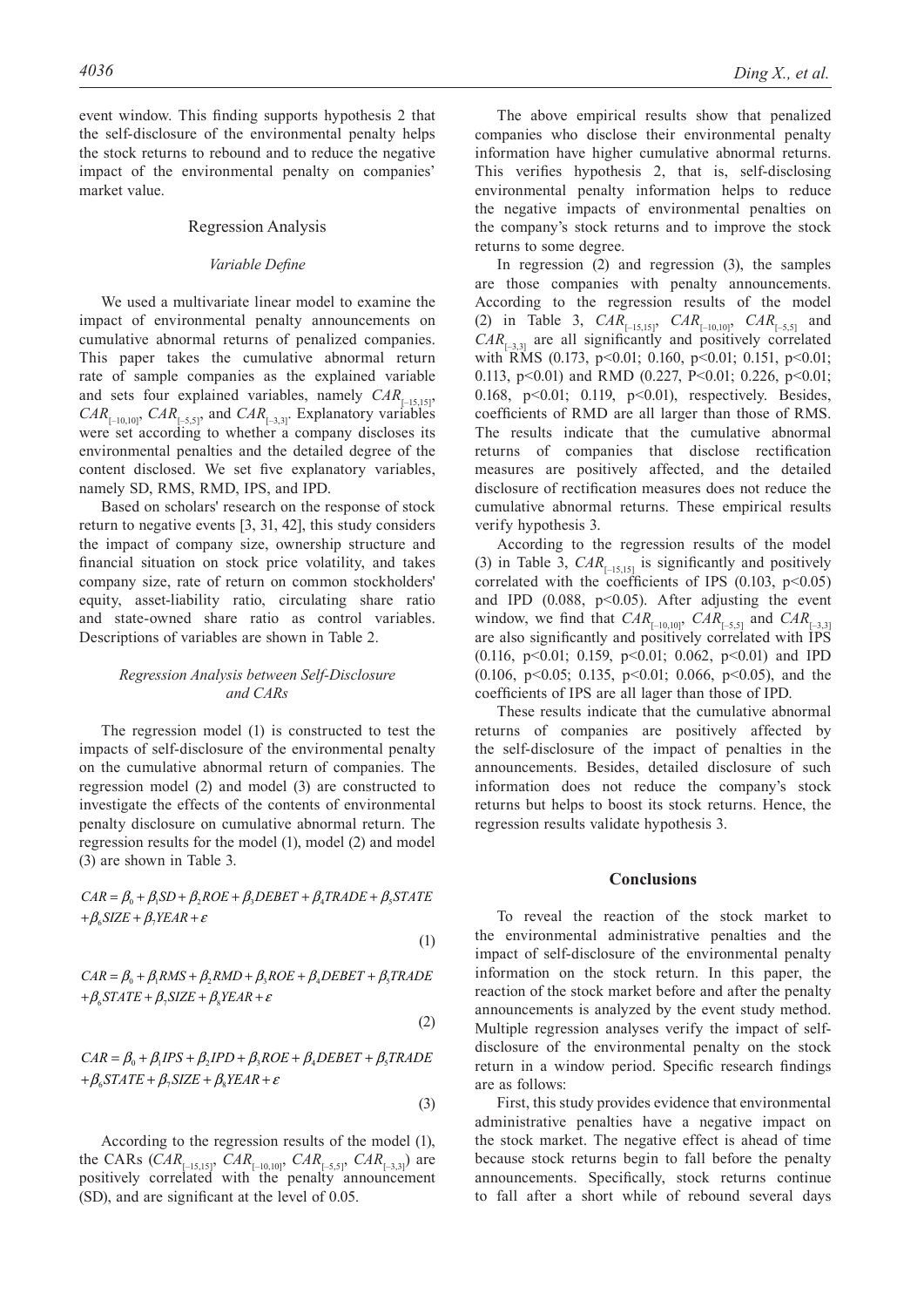before the announcements. Before the Environmental Protection Bureau imposes administrative penalties on listed companies in China, it needs a period to investigate and collect evidence of companies' violation actives. It is reasonably speculated that the information on a company's impending penalty has been leaked ahead of time. The main reason for the advanced fall of stock returns is that some alert and resourceful investors tend to sell their stock shares based on some inside information.

Second, this study finds that after the listed companies have been subjected to administrative penalties of municipal environmental protection departments, the self-disclosure of environmental penalty information helps to reduce the negative impacts of environmental penalties on a company's stock return. Previous studies indicated that disclosure of environmental violations by environmental protection authorities or media could lead to a decline in stock returns [3, 5, 13, 18]. However, the results indicate that self-disclosure of environmental penalty information will not damage the company's market value, which is different from the previous research conclusions.

Third, these results show that disclosing the information of rectification measures and the impacts of penalties on operation and production are good for the stock returns, and disclosing this related penalty information in detail will not reduce the stock returns but help to enhance its market value. Because the information that a company will be punished has been leaked ahead of the announcement of the environmental penalty. We argue that the disclosure of rectification measures and the disclosure of impacts of penalties will help to alleviate the harmful effects of the punishment crisis. This study provided valuable insights that the disclosure of environmental penalty information is not the reason for the decline of stock return, and the real reason may be that the penalized companies do not disclose information about environmental penalties. The results provide evidence that under the condition of punishment by the municipal environmental protection department, the self-disclosure of environmental penalty information and the detailed description of the rectification measures and impacts of penalty taken by companies will help to reduce the severe economic risks and losses that may be caused by the information risk. Besides, the self-disclosure of penalty information cannot lead to the punitive decline of its stock return but can help to mitigate the corresponding crisis.

## Implications

This study reveals that the disclosure of penalty information plays an important economic role in reducing the negative impacts of penalties on stock returns, which will help researchers in related fields to understand the economic value of self-disclosing environmental penalty information and its significance.

Besides, the findings can provide guidance for corporate environmental information disclosure. After being punished by the environmental protection department, the self-disclosure of penalty information is not only a way to reduce environmental risks and mitigate crises, but also a favorable choice to avoid continuous fermentation of penalty events and then cause economic losses.

This study also provides policy implications for the regulation of information disclosure of listed companies in China. Failure of the penalized company to disclose the environmental penalty information harms the interests of some uninformed investors. Therefore, this paper suggests that capital market regulators should formulate relevant laws and regulations to stipulate that local environmental protection departments should also fulfill their supervisory responsibilities regarding the self-disclosure of environmental penalty information, to ensure that all investors have the opportunity to understand the company's penalty situation in time. From the view of policy-making, the self-disclosure of penalty information cannot lead to the punitive decline of its stock return. On the contrary, it is used by penalized listed companies to alleviate the specific crisis, which reflects the failure of the existing environmental information disclosure policy of listed companies in China to a certain extent.

In the future, it will be necessary to expand the research period and increase the numbers of samples to evaluate the economic impact of the announcement. Besides, the samples selected in this study come from listed companies penalized by environmental protection departments below the provincial level. For listed companies penalized by environmental protection departments at or above the provincial level, the economic impact of the environmental penalty announcement needs to be further tested.

## **Acknowledgements**

This research was funded by the National Natural Science Foundation of China Project, Grant number 71473029, 71974028; National Natural Science Foundation of China International (regional) Joint Research Project, Grant number 71320107006. Thanks to the NSFC's support for our research.

## **Conflict of Interest**

The authors declare no conflict of interest.

## **Reference**

1. MANAGI S., KANEKO S. Environmental performance and returns to pollution abatement in China. Ecol. Econ, **68** (6), 1643, **2009**.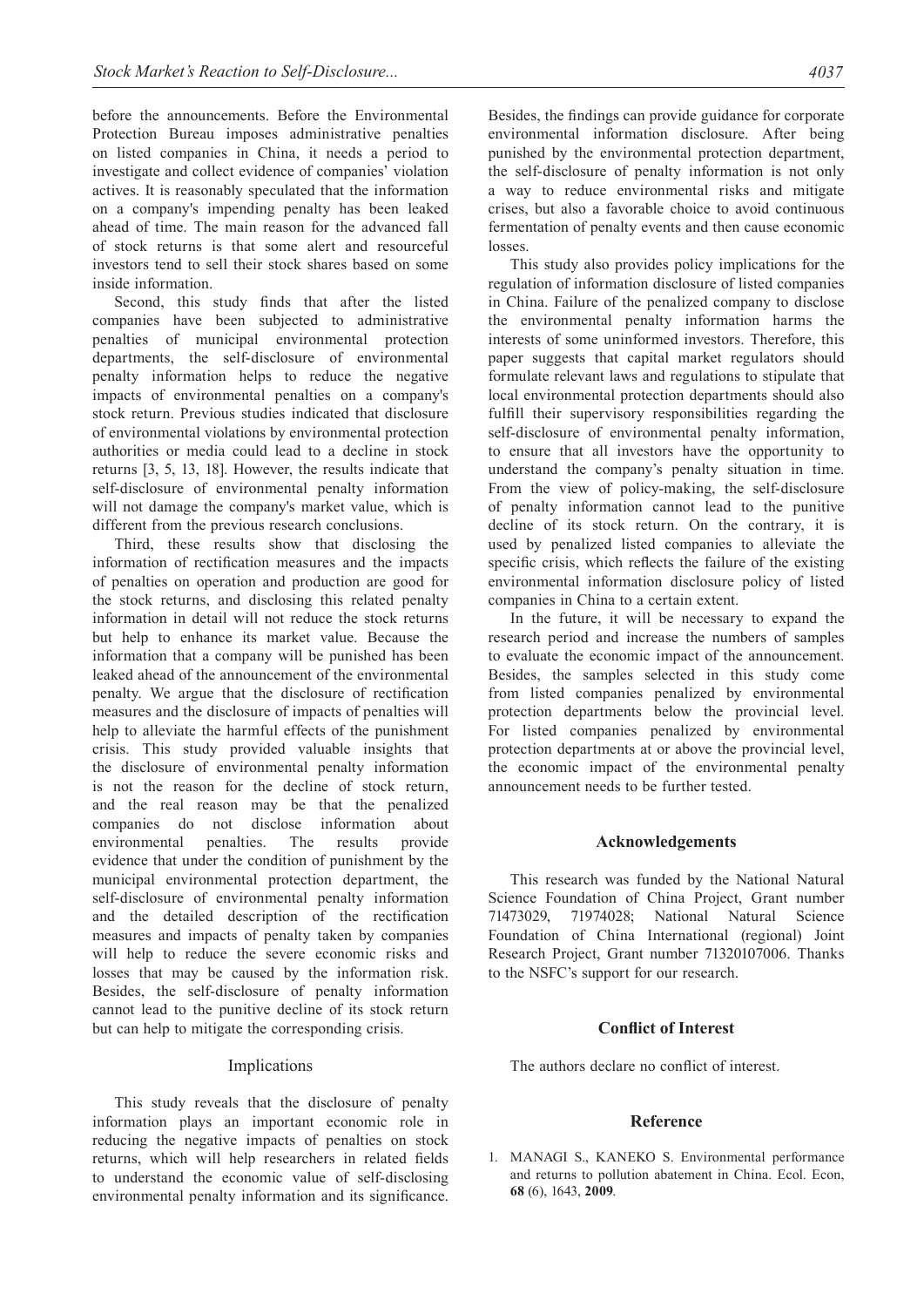- 2. DIAO X.D., ZENG S.X., TAM C.M., TAM V.W.Y. EKC analysis for studying economic growth and environmental quality: a case study in China. J. Clean. Prod, **17** (5), 541, **2009**.
- 3. XU X.D., ZENG S.X., TAM C.M. Stock market's Reaction to Disclosure of Environmental Violations: Evidence from China. J. Bus. Ethics, **107** (2), 227, **2012**.
- 4. CAPELLE-BLANCARD G., LAGUNA M.A. How does the stock market respond to chemical disasters? J. Environ. Econ. Manage, **59** (2), 192, **2010**.
- 5. DASGUPTA S., HONG J.H., LAPLANTE B., MAMINGI N. Disclosure of environmental violations and stock market in the Republic of Korea. Ecol. Econ, **58** (4), 759, **2006**.
- 6. HAMILTON J.T. Pollution as News: Media and Stock Market Reactions to the Toxics Release Inventory Data. J. Environ. Econ. Manage, **28** (1), 98, **1995**.
- 7. LAPLANTE B., LANOIE P. The Market Response to Environmental Incidents in Canada: A Theoretical and Empirical Analysis. South. Econ. J, **60** (3), 657, **1994**.
- 8. DASGUPTA S., LAPLANTE B., MAMINGI N. Pollution and capital markets in developing countries. J. Environ. Econ. Manage, **42** (3), 310, **2001**.
- 9. HUANG H., WU D., J, G. Chinese shareholders' reaction to the disclosure of environmental violations: a CSR perspective. Int. J. Corp. Soc. Responsib, **2** (1), 12, **2017**.
- 10. YANG J., LU W., ZHOU C. The immediate impact of purchasing/sales contract announcements on the market value of firms: An empirical study in China. Int. J. Prod. Econ, **156**, 169, **2014.**
- 11. JONES K., RUBIN P.H. Effects of harmful environmental events on reputations of firms. Advances in Financial Economics, **6**, 161, **2001.**
- 12. SCHOLTENS B., BOERSEN A. Stocks and energy shocks: The impact of energy accidents on stock market value. Energy, **36** (3), 1698, **2011**.
- 13. CARPENTIER C., SURET J.M. Stock market and deterrence effect: A mid-run analysis of major environmental and non-environmental accidents. J. Environ. Econ. Manage, **71**, 1, **2015**.
- 14. ISLAM M.A., DEEGAN C. Motivations for an organisation within a developing country to report social responsibility information Evidence from Bangladesh. Accounting, Audit. Account. J, **21** (6), 850, **2008**.
- 15. LUNDGREN T., OLSSON R. Environmental incidents and firm value - international evidence using a multi-factor event study framework. Appl. Financ. Econ, **20** (16), 1293, **2010**.
- 16. GREWAL J., RIEDL E., SERAFEIM G. Market Reaction to Mandatory Nonfinancial Disclosure. Manage. Sci, **65**  (7), 3061, **2018**.
- 17. RAMIAH V., MARTIN B., MOOSA I. How does the stock market react to the announcement of green policies? J. Bank. Financ, **37** (5), 1747, **2013**.
- 18. XU X.D., ZENG S.X., ZOU H.L., SHI J.J. The Impact of Corporate Environmental Violation on Shareholders' Wealth: A Perspective Taken from Media Coverage. Bus. Strateg. Environ, **25** (2), 73, **2016**.
- 19. ZHE O., WEI J., ZHAO D. Stock market's reaction to selfdisclosure of work safety accidents: an empirical study in China. Qual. Quant, **51** (4), 1611, **2017**.
- 20. GRIFFIN P.A., SUN Y. Going green: Market reaction to CSRwire news releases. J. Account. Public Policy, **32** (2), 93, **2013.**
- 21. RADHOUANE I., NEKHILI M., NAGATI H., PACHÉ G. The impact of corporate environmental reporting on customer-related performance and market value. Manag. Decis, **56** (**7**), 1630, **2018**.
- 22. LEE S.Y., PARK Y.S., KLASSEN R.D. Market responses to firms' voluntary climate change information disclosure and carbon communication. Corp. Soc. Responsib. Environ. Manag, **22** (1), 1, **2015**.
- 23. ZHOU T., XIE J., LI X. Financial Reporting Quality and Idiosyncratic Return Volatility: Evidence from China. Emerg. Mark. Financ. Trade, **53** (4), 835, **2017**.
- 24. STONE M., ERICKSON S.L., THORWICK M. An examination of Pfizer's crisis communication strategies in the Celebrex case. Am. J. Manag, **15** (1), 11, **2015**.
- 25. FREEDMAN M., PATTEN D.M. Evidence on the pernicious effect of financial report environmental disclosure. Accounting Forum, **28** (1), 27, **2004**.
- 26. CHEN Y., ZHU S., WANG Y. Corporate fraud and bank loans: Evidence from China. China J. Account. Res, **4** (3), 155, **2011**.
- 27. GUPTA S., GOLDAR B. Do stock markets penalize environment-unfriendly behaviour? Evidence from India. Ecol. Econ, **52** (1), 81, **2005**.
- 28. KARPOFF J.M., LOTT J. ., WEHRLY E.W. The reputational penalties for environmental violations: empirical evidence. The Journal of Law and Economics, **48** (2), 653, **2005**.
- 29. JOHNSON W.C., XIE W., YI,S. Corporate fraud and the value of reputations in the product market. J. Corp. Financ, **25**, 16, **2014**.
- 30. CLAEYS A.S., CAUBERGHE V. Crisis response and crisis timing strategies, two sides of the same coin. Public Relat. Rev, **38** (1), 83, **2012**.
- 31. YEKINI L.S., WISNIEWSKI T.P., MILLO Y. Market reaction to the positiveness of annual report narratives. Br. Account. Rev, **48** (4), 415, **2016**.
- 32. FERNÁNDEZ-KRANZ D., SANTALÓ J. When necessity becomes a virtue: the effect of product market competition on corporate social responsibility. J. Econ. Manag. Strateg, **19** (2), 453, **2010**.
- 33. KUO L., CHEN V.Y.J. Is environmental disclosure an effective strategy on establishment of environmental legitimacy for organization? Manag. Decis, **51** (7), 1462, **2013**.
- 34. ARPAN L.M., ROSKOS EWOLDSEN, D. R. Stealing thunder: Analysis of the effects of proactive disclosure of crisis information. Public Relat. Rev, **31** (3), 425, **2005**.
- 35. CLARKSON P.M., FANG X., LI Y., RICHARDSON, G. The relevance of environmental disclosures: Are such disclosures incrementally informative? J. Account. Public Policy, **32** (5), 410, **2013**.
- 36. DELANEY L., THIJSSEN J.J.J. The impact of voluntary disclosure on a firm's investment policy. Eur. J. Oper. Res, **242** (1), 232, **2015**.
- 37. RAJGOPAL S., VENKATACHALAM M. Financial reporting quality and idiosyncratic return volatility. J. Account. Econ, **51**, 1, **2011**.
- 38. PELOZA J. Using corporate social responsibility as insurance for financial performance. Calif. Manage. Rev, **48** (2), 52, **2006**.
- 39. BALL R., BROWN P. An empirical evaluation of accounting income numbers. J. Account. Res, **6** (2), 159, **1968.**
- 40. FAMA E.F., FISHER L., JENSEN M.C., ROLL R. The adjustment of stock prices to new information. Int. Econ. Rev, **10** (1), 1, **1969**.